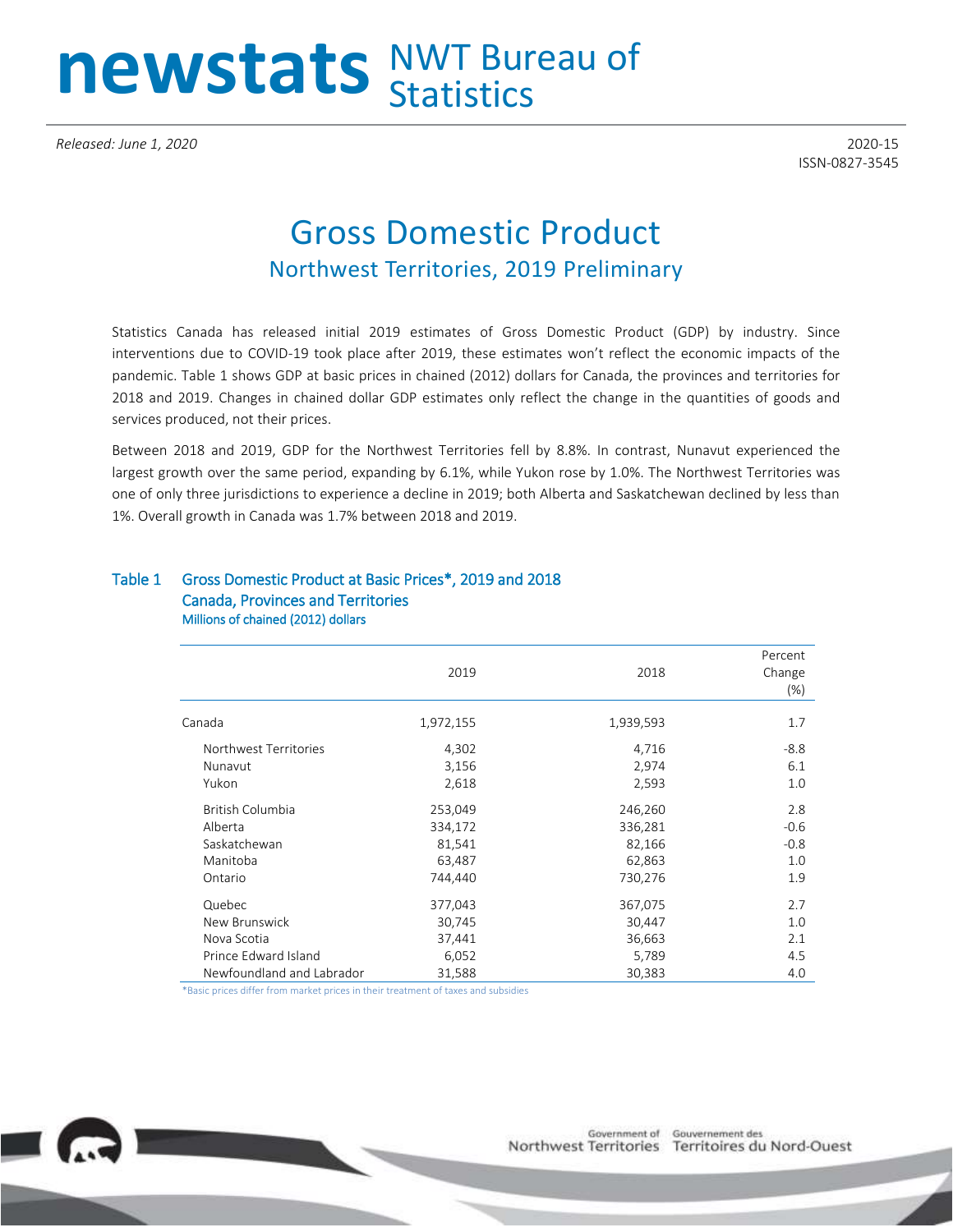The largest contributor to NWT GDP, the mining, oil and gas extraction industry, fell by 31.7% between 2018 and 2019. The 37.2% decline in diamond mining was largely a result of lower carat production from the Ekati diamond mine in 2019. In contrast, the oil and gas extraction industry expanded when the Norman Wells oil field resumed operations in late 2018 after a temporary shutdown to fix a portion of the pipeline. Completion of the pipeline repairs contributed to the 25.4% decrease in engineering construction, while completion of the Stanton Hospital Renewal Project contributed to the 52.6% decline in non-residential building construction. Overall, construction decreased by 21.3% between 2018 and 2019.

## Table 2 Gross Domestic Product at Basic Prices by Selected Industry, 2019 and 2018 Northwest Territories Millions of chained (2012) dollars

|                                                     |         |         | Percent    |
|-----------------------------------------------------|---------|---------|------------|
|                                                     | 2019    | 2018    | Change (%) |
| All industries                                      | 4,301.5 | 4,716.4 | $-8.8$     |
| Goods Producing Industries                          |         |         |            |
| Agriculture, forestry, fishing and hunting          | 9.9     | 9.7     | 2.1        |
| Mining, quarrying, and oil and gas extraction       | 1,171.3 | 1,714.1 | $-31.7$    |
| Oil and gas extraction                              | 168.5   | 37.2    | 353.0      |
| Diamond mining                                      | 1,045.3 | 1,663.8 | $-37.2$    |
| Support activities for mining, oil & gas            | 67.1    | 114.9   | $-41.6$    |
| Utilities                                           | 72.0    | 74.3    | $-3.1$     |
| Construction                                        | 282.9   | 359.6   | $-21.3$    |
| Residential building construction                   | 31.4    | 34.3    | $-8.5$     |
| Non-residential building construction               | 18.9    | 39.9    | $-52.6$    |
| Engineering construction                            | 135.1   | 181.2   | $-25.4$    |
| Other activities of the construction industry       | 19.9    | 25.3    | $-21.3$    |
| Repair construction                                 | 80.1    | 81.7    | $-2.0$     |
| Manufacturing                                       | 13.5    | 15.0    | $-10.0$    |
| <b>Service Producing Industries</b>                 |         |         |            |
| Wholesale trade                                     | 85.8    | 104.7   | $-18.1$    |
| Retail trade                                        | 163.5   | 166.2   | $-1.6$     |
| Transportation and warehousing                      | 252.5   | 254.8   | $-0.9$     |
| Information and cultural industries                 | 97.6    | 97.1    | 0.5        |
| Finance and insurance                               | 116.4   | 120.5   | $-3.4$     |
| Real estate and rental and leasing                  | 402.3   | 399.5   | 0.7        |
| Professional, scientific and technical services     | 84.6    | 83.7    | 1.1        |
| Management of companies and enterprises             | 25.2    | 27.4    | $-8.0$     |
| Administrative and support, waste management etc.   | 57.4    | 55.2    | 4.0        |
| Educational services                                | 219.9   | 215.0   | 2.3        |
| Health care and social assistance                   | 318.1   | 308.7   | 3.0        |
| Arts, entertainment and recreation                  | 6.3     | 6.5     | $-3.1$     |
| Accommodation and food services                     | 100.4   | 94.8    | 5.9        |
| Other services (except public administration)       | 56.9    | 56.3    | 1.1        |
| Public administration                               | 728.2   | 716.4   | 1.6        |
| Federal government public administration            | 151.6   | 150.4   | 0.8        |
| Provincial and territorial public administration    | 415.3   | 407.1   | 2.0        |
| Local, municipal and regional public administration | 99.1    | 97.0    | 2.2        |
| Aboriginal public administration                    | 60.8    | 60.3    | 0.8        |